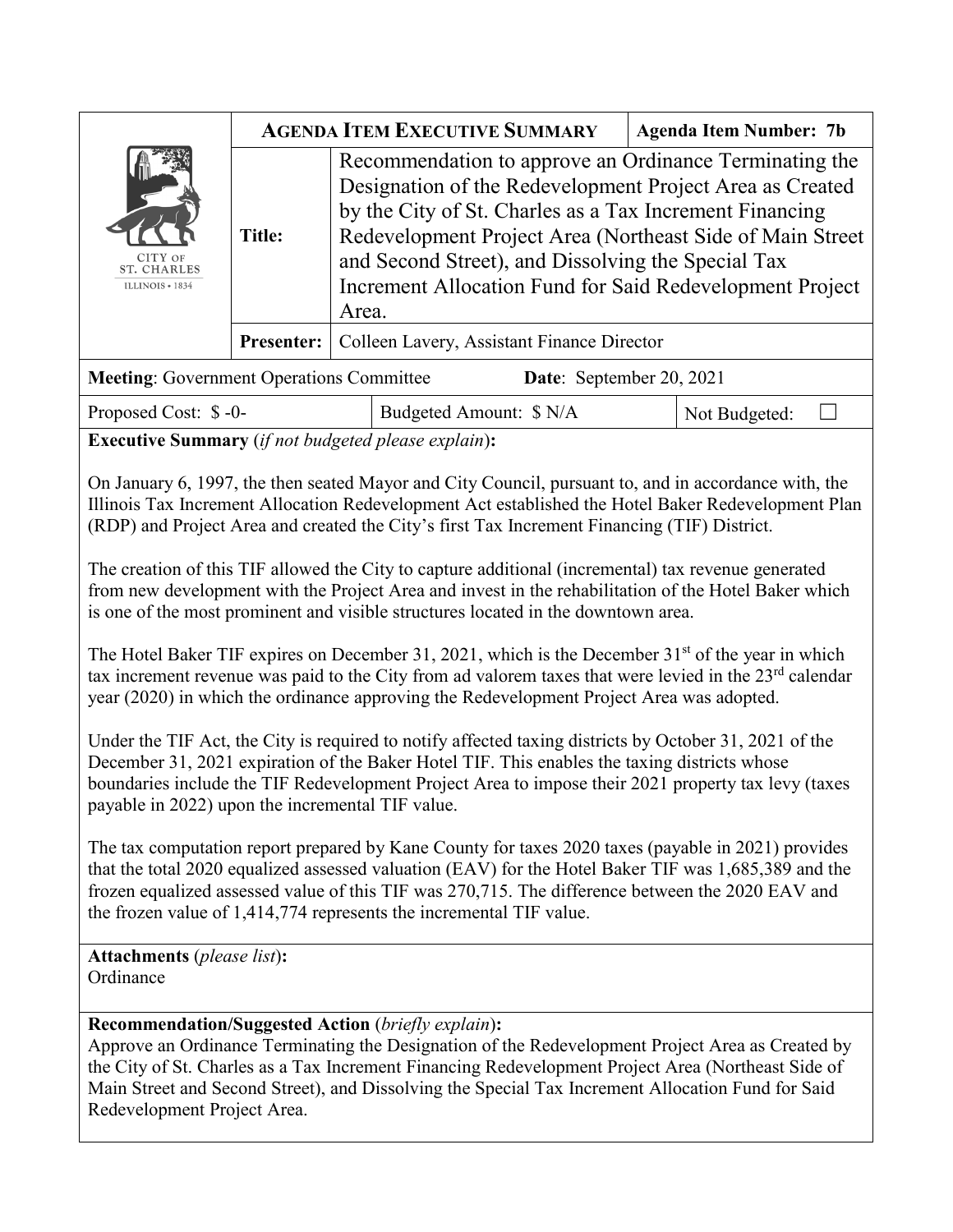## **City Of St. Charles, Illinois Ordinance No.**

## **An Ordinance Terminating the Designation of the Redevelopment Project Area as Created by the City of St. Charles as a Tax Increment Financing Redevelopment Project Area (Northeast Side of Main Street and Second Street), and Dissolving the Special Tax Increment Allocation Fund for Said Redevelopment Project Area (TIF 1 – Hotel Baker)**

WHEREAS, on January, 6, 1997, the Mayor and City Council (the "Corporate Authorities") of the City of St. Charles (the "City"), in accordance with the provisions of the Tax Increment Allocation Redevelopment Act, 65 ILCS 5/11-74.4-1, *et seq.* (the "Act"), passed (i) Ordinance No. 1997-M-5, entitled "An Ordinance Approving the City of St. Charles, DuPage and Kane Counties, Illinois, Tax Increment Redevelopment Project, Redevelopment Plan and Project Area (Northeast Side of Main Street and Second Street) (the "Redevelopment Plan and Project"); (ii) Ordinance No.1997-M-6, entitled "An Ordinance Designating the City of St. Charles, Illinois, Tax Increment Redevelopment Project Area" (the "Redevelopment Project Area"); and (iii) Ordinance No. 1997-M-7, entitled "An Ordinance Adopting Tax Increment Financing for the City of St. Charles, DuPage and Kane Counties, Illinois" (collectively, the "Establishment Ordinances"); and

WHEREAS, the Corporate Authorities have determined that it is in the best interests of the City, its residents and the affected taxing districts to terminate the designation of the Redevelopment Project Area as a redevelopment project area under the Act, pursuant to the Establishment Ordinances, and dissolve the special tax allocation fund (the "Special Tax Allocation Fund"); and

WHEREAS, the City will close the books and records of the Redevelopment Project Area once the Corporate Authorities receive certification that all redevelopment project costs for the Redevelopment Project Area have been paid, all obligations issued in connection with the Redevelopment Project Area have been retired, and if any excess monies are available in the Special Tax Allocation Fund for the Redevelopment Project Area, said monies shall be distributed in accordance with Section 11-74.4-8 of the Act; and

WHEREAS, prior to October 31, 2021, the City did provide notice to all affected taxing districts of the City's intention to terminate the Redevelopment Project Area; and

WHEREAS, the City will file the requisite notice that the Redevelopment Project Area was terminated in conformance with this Ordinance.

## NOW, THEREFORE, BE IT ORDAINED BY THE CITY COUNCIL OF THE CITY OF ST. CHARLES, KANE AND DUPAGE COUNTIES, ILLINOIS, AS FOLLOWS:

Section 1. The recitals to this Ordinance are full, true and correct and adopted as findings of the Corporate Authorities and are incorporated herein by specific reference.